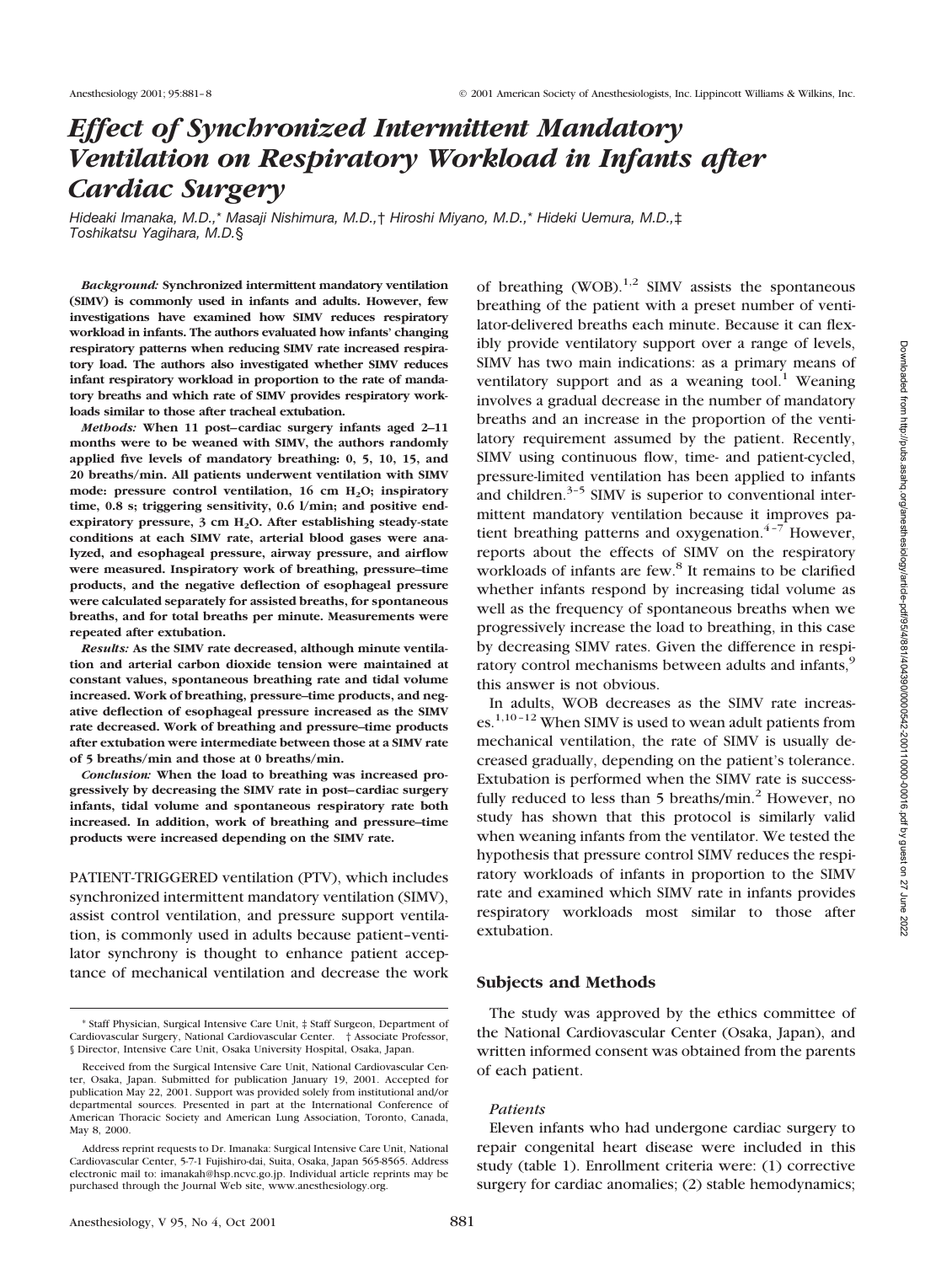|      | Age<br>No. (months) | (kg) | BW Height<br>(c <sub>m</sub> ) |   | Gender Diagnosis | Operation           | <b>CPB</b><br>(min) | <b>ETT Size</b><br>(mm   D) | $C_{RS}$<br>(ml $\cdot$ cm H <sub>2</sub> O <sup>-1</sup> $\cdot$ kg <sup>-1</sup> ) | $C_{\text{CW}}$<br>(ml $\cdot$ cm H <sub>2</sub> O <sup>-1</sup> $\cdot$ kg <sup>-1</sup> ) | FIO <sub>2</sub> | Length of MV<br>(h) |
|------|---------------------|------|--------------------------------|---|------------------|---------------------|---------------------|-----------------------------|--------------------------------------------------------------------------------------|---------------------------------------------------------------------------------------------|------------------|---------------------|
|      | 10                  | 8.10 | 67                             | F | <b>VSD</b>       | VSD closure         | 91                  | 4.0                         | 1.00                                                                                 | 5.67                                                                                        | 0.4              | 3                   |
| 2    | 11                  | 10.6 | 81                             | M | <b>VSD</b>       | VSD closure         | 80                  | 4.5                         | 1.26                                                                                 | 3.65                                                                                        | 0.35             | 4                   |
| 3    | 2                   | 4.46 | 57                             | M | <b>VSD</b>       | VSD closure         | 80                  | 4.0                         | 0.64                                                                                 | 2.94                                                                                        | 0.4              | 5                   |
| 4    | $\overline{7}$      | 4.78 | 64                             | F | <b>ASD</b>       | ASD closure         | 37                  | 3.5                         | 1.26                                                                                 | 7.39                                                                                        | 0.4              | 6                   |
| 5    | 3                   | 3.37 | 59                             | M | VSD,             | VSD and ASD closure | 82                  | 3.5                         | 1.13                                                                                 | 7.52                                                                                        | 0.4              | 7                   |
|      |                     |      |                                |   | <b>ASD</b>       |                     |                     |                             |                                                                                      |                                                                                             |                  |                     |
| 6    | 7                   | 4.32 | 61                             | F | VSD. MR          | VSD closure, MVP    | 91                  | 4.0                         | 0.67                                                                                 | 2.53                                                                                        | 0.4              | 4                   |
|      | 11                  | 8.45 | 74                             | F | <b>VSD</b>       | VSD closure         | 75                  | 4.5                         | 0.98                                                                                 | 3.45                                                                                        | 0.5              |                     |
| 8    | 5                   | 4.46 | 59                             | F | VSD.             | VSD and ASD closure | 56                  | 4.0                         | 1.36                                                                                 | 4.00                                                                                        | 0.4              | 5                   |
|      |                     |      |                                |   | <b>ASD</b>       |                     |                     |                             |                                                                                      |                                                                                             |                  |                     |
| 9    | 6                   | 3.42 | 57                             | F | <b>VSD</b>       | VSD closure         | 137                 | 3.5                         | 0.99                                                                                 | 4.90                                                                                        | 0.4              | 5                   |
| 10   | 11                  | 9.00 | 71                             | F | <b>VSD</b>       | VSD closure         | 73                  | 4.5                         | 0.83                                                                                 | 4.75                                                                                        | 0.4              | 5                   |
| 11   | 7                   | 6.14 | 68                             | F | <b>VSD</b>       | VSD closure         | 80                  | 3.5                         | 0.78                                                                                 | 2.68                                                                                        | 0.5              | 5                   |
| Mean | 7.3                 | 6.10 | 65                             |   |                  |                     | 80.2                |                             | 0.99                                                                                 | 4.50                                                                                        | 0.41             | 5.1                 |

**Table 1. Patient Profile**

BW = body weight; CPB = duration of cardiopulmonary bypass; ETT = endotracheal tube; C<sub>RS</sub> = compliance of the respiratory system; C<sub>CW</sub> = compliance of the chest wall; Fio<sub>2</sub> = inspired oxygen fraction; MV = mechanical ventilation; VSD = ventricular septal defect; ASD = atrial septal defect; MR = mitral regurgitation;  $MVP =$  mitral valve plasty.

and (3) leakage around the uncuffed endotracheal tube (3.5–4.5 mm ID) of less than 5% of the inspired tidal volume  $(V_T)$ . We excluded candidates if they had chronic lung disease, central nervous system disorders, postoperative phrenic nerve damage, or any metabolic disorder. We diagnosed phrenic nerve damage if (1) the attempt to wean infants from mechanical ventilation was unsuccessful, (2) abnormal elevation of the unilateral diaphragm was noted on the chest radiograph during continuous positive airway pressure or after extubation, and (3) paradoxical movement of the affected hemidiaphragm was confirmed by fluoroscopic imaging. All patients were kept in the supine position during the measurements. Arterial blood pressure, heart rate, central venous pressure, and pulse oximeter signal (PM-1000; Nellcor Inc., Hayward, CA) were monitored continuously in all patients. No sedatives or opioids were administered during the measurement, although fentanyl  $(23-47 \mu g/kg)$ total) and midazolam (0.36–1.61 mg/kg) had been administered during the surgery (145–375 min). We did not use neuromuscular blocking agents or any reverse.

## *Measurements*

Flow, volume, and airway pressure (Pao) were measured at the airway opening. A heated pneumotachometer (range, 0–35 l/min; model 3500; Hans-Rudolph Inc., Kansas City, MO) was placed at the proximal end of the endotracheal tube. The pressure difference across the pneumotachometer was measured with a differential pressure transducer (TP-602T,  $\pm$ 5 cm H<sub>2</sub>O; Nihon Kohden, Tokyo, Japan), amplified (AR-601G; Nihon Kohden), and converted to flow values. Volume was calculated from digital integration of flow using data acquisition software (Windaq; Dataq Instruments Inc., Akron, OH). Intrapleural pressure was estimated from esophageal pressure (Pes). An esophageal balloon (6 French; Bicore, Irvine, CA) was introduced transnasally and positioned in the lower third of the esophagus. The balloon was inflated with 0.2 ml air at the start of each measurement. The position of the esophageal balloon was adjusted using an occlusion technique when the patients regained spontaneous breathing.<sup>13,14</sup> We compared the maximal deflection in Pes with the maximal deflection in Pao while the infants made respiratory effort against occlusion of the airway opening. When the ratio of Pes to airway pressure was maximal  $($  > 0.95), we secured the position of the balloon. Pes and Pao at the proximal end of the endotracheal tube were measured using differential pressure transducers (TP-603T,  $\pm$  50 cm H2O; Nihon Kohden) and amplified (AR-601G). Respiratory inductive plethysmography (RIP; SY07 Respitrace Plus; NIMS, Miami Beach, FL) was used to estimate inspiratory time  $(T_1)$ ,  $V_T$ , and asynchrony between the rib cage and the abdomen. A rib cage band was positioned at the nipple line, and an abdomen band was positioned 0.5 cm below the umbilicus. Baseline calibrations for RIP were made using the qualitative diagnostic calibration procedure.15 Maximum compartment amplitude (MCA) was calculated as the sum of the absolute value from trough to peak of the rib cage and abdominal compartments, regardless of their timing in relation to the sum signal.<sup>15</sup> When the motions of the rib cage and the abdomen are in phase, the ratio of  $MCA/V_T$  is equivalent to 1.0, where  $V_T$  is calculated from the summed signal of the rib cage and the abdomen. When the motions are out of phase, the ratio of  $MCA/V_T$  exceeds 1.0. The airway and esophageal pressure transducers were simultaneously calibrated at 20 cm  $H_2O$  using a water manometer. Flow was calibrated at 10 l/min with a calibrated flowmeter (P/N 9220; Bird Corp., Palm Springs, CA) using a gas mixture with exactly the same oxygen concentration for each patient. Volume was calibrated with a 50-ml calibration syringe.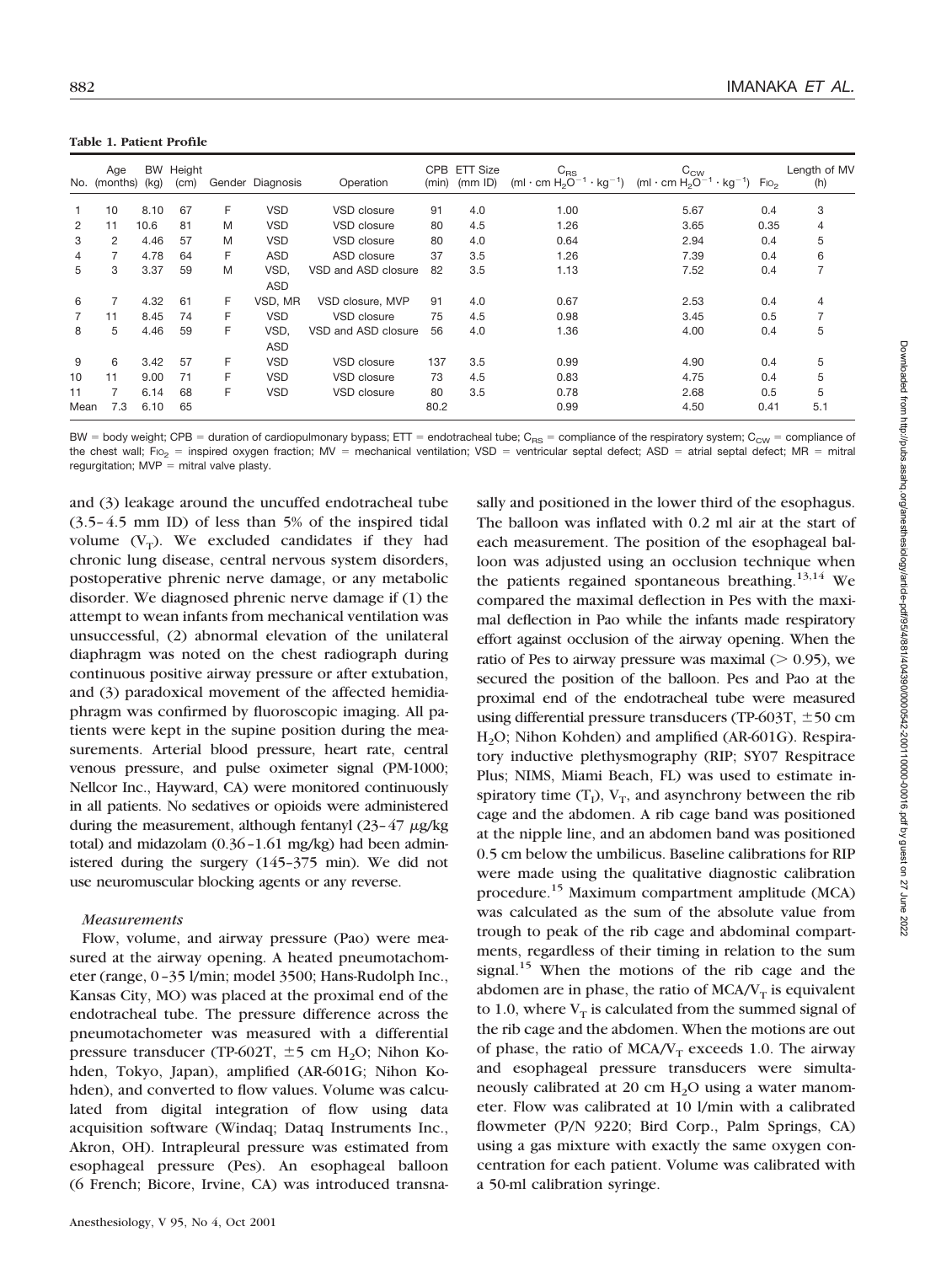# *Study Protocol*

We used V.I.P. Bird ventilators (Bird Corp.) with continuous flow, time- and patient-cycled, pressure-limited ventilation. Initial ventilatory settings were as follows: assist control mode; positive end-expiratory pressure, 3 cm  $H_2O$ ; pressure control ventilation, 16 cm  $H_2O$ ;  $T_1$ , 0.8 s; continuous flow, 20 l/min; and triggering sensitivity,  $0.6$  l/min. The inspired oxygen fraction (F<sub>IO<sub>2</sub>) was</sub> adjusted by attending physicians to maintain an arterial oxygen pressure (Pa $_{2}$ ) greater than 100 mmHg.

We started taking measurements when the patients had recovered spontaneous breathing in the surgical intensive care unit and had satisfied our weaning criteria: ratio of Pao<sub>2</sub> to Fio<sub>2</sub> greater than 200; pH greater than 7.30;  $V_T$  greater than 5 ml/kg; and respiratory rate less than 50 breaths/min at a backup ventilatory rate of 6 breaths/min and a pressure control of 7 cm  $H_2O<sup>14</sup>$ Next, we measured compliance of the respiratory system  $(C_{RS})$  and chest wall  $(C_{CW})$ . After hyperventilating the patients for 2 or 3 min to lessen their inspiratory efforts, we switched ventilatory settings to  $T<sub>I</sub>$  of 1.5–2 s, respiratory rate of 10 breaths/min, and pressure control of 16 cm  $H_2O$ . At the end-inspiratory phase, conditions of zero gas flow to permit the measurement of quasi-static compliance were confirmed on the computer display that we used to monitor data acquisition (fig. 1). Compliance was calculated using the following formulas<sup>16</sup>:

 $C_{RS} = V_T/(end-inspiratory Pao - end-expiratory Pao)$ 

 $C_{\text{cw}} = V_T/(end\text{-inspiratory Pes} - end\text{-expiratory Pes})$ 

We repeated the measurements five times and averaged them.

Then, we switched the ventilatory mode to SIMV. Five levels of mandatory breathing (0, 5, 10, 15, and 20 breaths/min) were applied in random order, with pressure control ventilation of 16 cm  $H_2O$ ,  $T_1$  of 0.8 s, positive end-expiratory pressure of  $3 \text{ cm } H_2O$ , continuous flow of 20 l/min, triggering sensitivity of 0.6 l/min, and termination sensitivity of 5% of the peak inspiratory flow. Randomization was performed using computergenerated numbers. A setting of zero-rate SIMV is equivalent to a continuous positive airway pressure of 3 cm H2O. After establishing steady-state conditions (approximately 15 min), airflow, Pao, Pes, rib cage signals, and abdominal signals of RIP were recorded. All these signals were digitally recorded at a sampling rate of 100 Hz for each parameter (Windaq) during the last 5 min at each setting. Arterial blood samples were analyzed with a calibrated blood gas analyzer (ABL 505; Radiometer, Copenhagen, Denmark).

All subjects underwent successful extubation 90 min after completion of all measurements. After extubation, we waited at least 60 min and repeated the measurement of Pes, rib cage signals, and abdominal signals of RIP and arterial blood gas analysis during quiet breathing. We did



**Fig. 1. Quasi-static measurement of compliance. Flow, airway pressure (Pao), and volume (Vol) tracings in patient 5 after hyperventilation. At the end-inspiratory phase, conditions of zero gas flow were observed. See text for details. Ventilatory settings: inspiratory time of 2 s, respiratory rate of 10 breaths/** min, and pressure control of 16 cm H<sub>2</sub>O.

not measure the flow directly after extubation because it was likely that the stimuli of face masks would alter the patients' inspiratory patterns. Instead, we computed the volume using RIP signals. $14,15$ 

#### *Data Analysis*

The respiratory workload was assessed at mandatory rates of 0, 5, 10, 15, and 20 breaths/min and during unassisted breathing after extubation. The onset of inspiration was defined as the point at which Pes started to decrease. The end of inspiration was determined in two ways: (1) as the zero crossing of inspiratory flow during mechanical ventilation (fig. 2) or (2) as the peak of the RIP value after extubation. We confirmed that the values of each definition of  $T_I$  were equivalent during mechanical ventilation (precision and bias,  $0.01 \pm 0.04$  s). T<sub>I</sub>, the ratio of inspiratory time to total respiratory cycle time  $(T_I/T_T)$ , and respiratory rate were calculated using the flow or RIP signal.  $V_T$  and minute ventilation were obtained from the expiratory flow.

Inspiratory WOB done by the patient was computed as previously described.<sup>7,11,17</sup> First, we established a Campbell diagram, which consisted of the inspiratory  $\text{Pes}/V_T$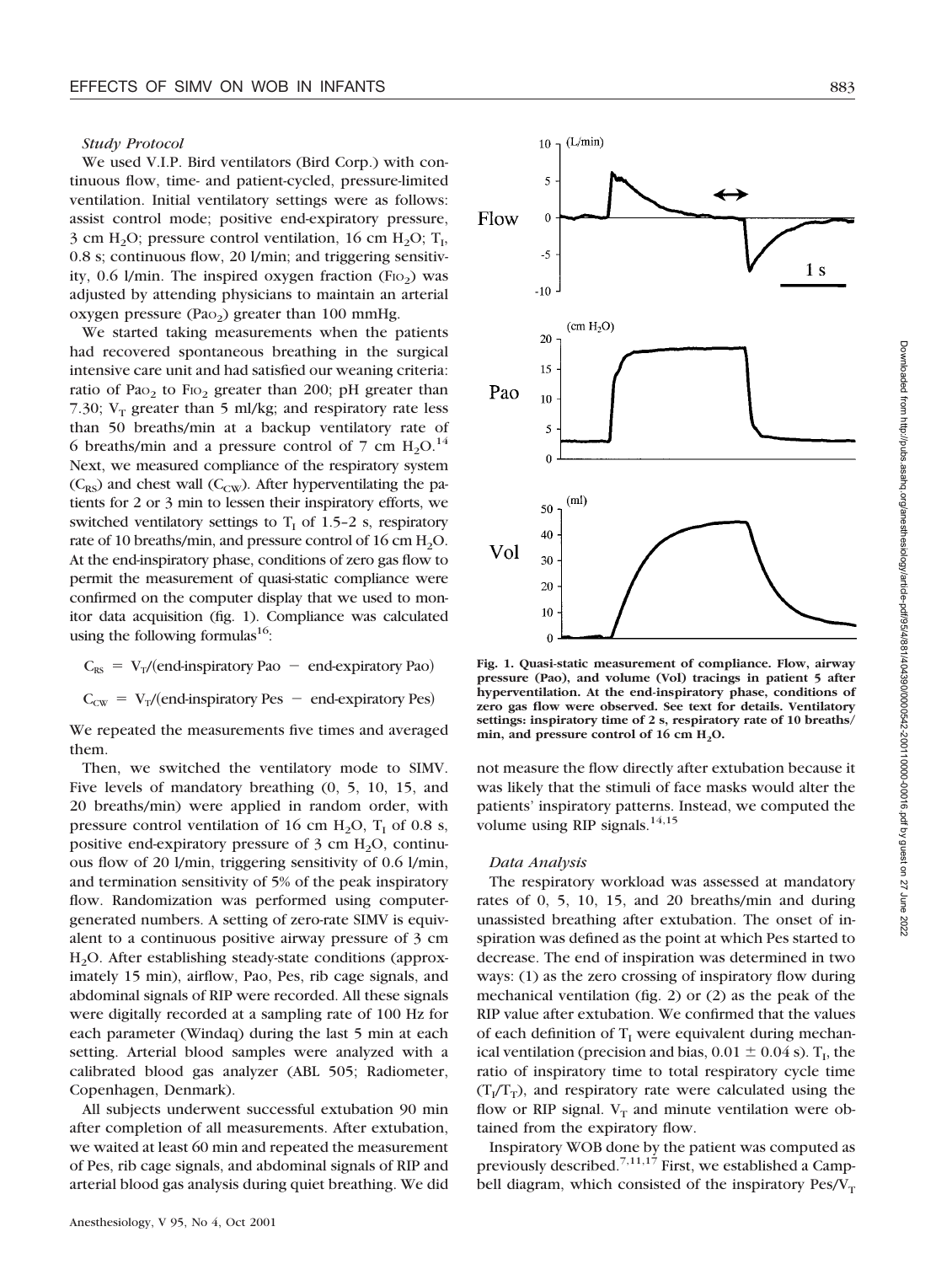

**Fig. 2. Airway pressure (Pao), flow (inspiration upward), and esophageal pressure (Pes) tracings in patient 10. Pressure–time product was calculated using the integral of the difference between Pes and the chest wall recoil pressure. Work of breathing was calculated using the Campbell diagram. See text for details. The first and second vertical broken lines show the start and end of inspiration. The hatched area represents integration of the Pes** *versus* **either time or volume. The dotted area shows contribution of the chest wall recoil pressure to pressure–time product or work of breathing.**

curve and chest wall compliance curve (fig. 2, bottom). Then we evaluated WOB per breath during each respiratory cycle by computing the area bound by the two curves. WOB per liter of ventilation (WOB/l; J/l) was computed as WOB per breath divided by the breath's tidal volume. WOB/l was expressed separately for assisted breaths and for spontaneous breaths. WOB per minute (WOB/min;  $J \cdot min^{-1} \cdot kg^{-1}$ ) was calculated as the total inspiratory work done by the patient during both assisted and spontaneous cycles in 1 min and was normalized by body weight.

The pressure–time product (PTP) is regarded as an index of oxygen cost of breathing of the respiratory muscles as well as  $WOB^{17-19}$ : here, we used the PTP of Pes to estimate the inspiratory muscle load. The PTP for each respiratory cycle was calculated as the area subtended by the Pes tracing and the chest wall static recoil pressure for inspiratory time (fig. 2). The chest wall static recoil pressure curve was obtained from values for  $C_{\text{CW}}$  and volume. The PTP per breath (PTPb; cm  $H<sub>2</sub>O \cdot s$ ) was calculated both for assisted and for spontaneous breaths. The PTP per minute (PTP/min; cm  $H_2O \cdot s \cdot min^{-1}$ ) was obtained in the same manner as was WOB/min. Negative deflection of esophageal pressure ( $\Delta$ Pes) was also measured as the maximal negative excursion from the baseline over breath. After extubation, values for  $V_T$ , minute ventilation, WOB, PTP, and  $MCA/V_T$  were calculated from the volume obtained by the RIP.

All recorded breaths for 5 min were analyzed at each SIMV rate. The values of respiratory rate,  $V_T$ ,  $\Delta$ Pes, WOB, and PTP were averaged separately for assisted breaths, for spontaneous breaths, and for the total of all breaths.

#### *Statistical Analysis*

Data are presented as mean  $\pm$  SD. Using repeatedmeasures analysis of variance, mean values were compared across different levels of ventilatory support (SIMV rate of 0, 5, 10, 15, and 20 breaths/min, and after extubation). When significance was observed, multiple comparison testing of means was performed using the paired Student *t* test with Bonferroni correction. Comparisons between data for the spontaneous and assisted cycles at each SIMV rate were made by the two-tailed Student *t* test. Statistical significance was set at  $P \leq 0.05$ .

#### **Results**

The infants ranged in age from 2 to 11 months (median, 7 months), and body weight ranged from 3.37 to 10.6 kg (table 1). Mean duration of cardiopulmonary bypass was 80 min (table 1). In six patients with a body weight less than 5 kg, blood priming and modified ultrafiltration (150–1,170 ml) were applied during cardiopulmonary bypass. All patients underwent successful extubation within 7 h after the study, and no side effects were noted through this study. Table 2 shows respiratory parameters under each ventilatory setting. As the SIMV rate was reduced, the frequency of spontaneous breaths and total breaths increased without significant change in  $T_{I}/T_{T}$ . The minute ventilation was kept stable within the range of 221-254 ml  $\cdot$  min<sup>-1</sup>  $\cdot$  kg<sup>-1</sup> at all SIMV rates. At each SIMV rate,  $V_T$  was greater in assisted breaths than in spontaneous breaths (*P* 0.01). As the SIMV rate decreased,  $V_T$  increased significantly both during spontaneous breaths and during assisted breaths ( $P \le 0.01$ ). pH, arterial carbon dioxide pressure (Pa $\text{co}_2$ ), Pa $\text{o}_2$ , heart rate, arterial blood pressure, and central venous pressure were not affected significantly by the SIMV setting.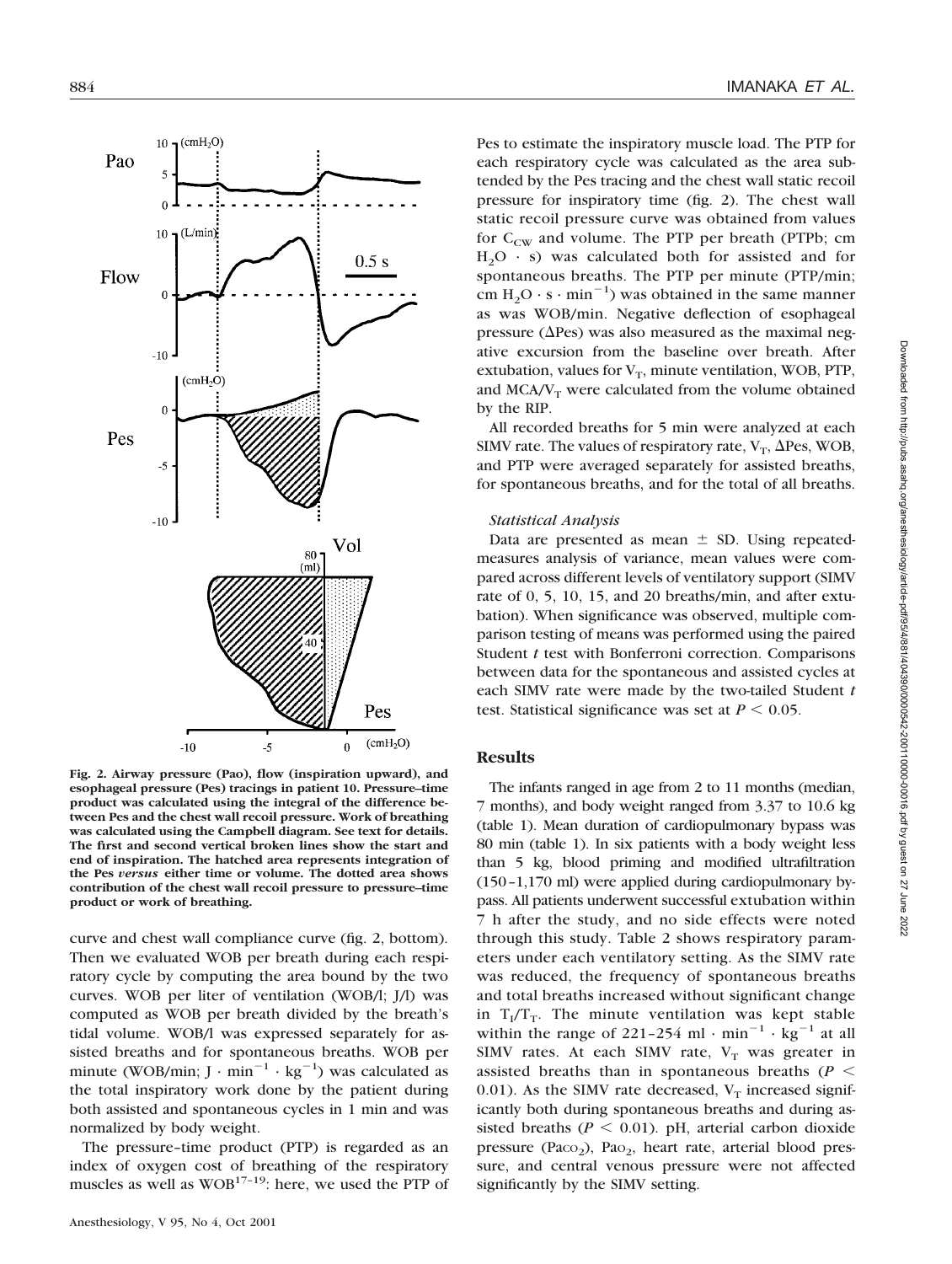|                                                                                                                                                                                                                                                                                                                                                                     | <b>SIMV Rate</b><br>(breaths/min)                                                                                                                                                               |                                                                                                                                                                                                              |                                                                                                                                                                                                               |                                                                                                                                                                                                                         |                                                                                                                                                                                          |                                                                                                                                                                                                                                     |
|---------------------------------------------------------------------------------------------------------------------------------------------------------------------------------------------------------------------------------------------------------------------------------------------------------------------------------------------------------------------|-------------------------------------------------------------------------------------------------------------------------------------------------------------------------------------------------|--------------------------------------------------------------------------------------------------------------------------------------------------------------------------------------------------------------|---------------------------------------------------------------------------------------------------------------------------------------------------------------------------------------------------------------|-------------------------------------------------------------------------------------------------------------------------------------------------------------------------------------------------------------------------|------------------------------------------------------------------------------------------------------------------------------------------------------------------------------------------|-------------------------------------------------------------------------------------------------------------------------------------------------------------------------------------------------------------------------------------|
|                                                                                                                                                                                                                                                                                                                                                                     | 20                                                                                                                                                                                              | 15                                                                                                                                                                                                           | 10                                                                                                                                                                                                            | 5                                                                                                                                                                                                                       | 0                                                                                                                                                                                        | After Extubation                                                                                                                                                                                                                    |
| Respiratory rate (breaths/min)<br>SB rate (breaths/min)<br>SIMV rate (breaths/min)<br>Inspiratory time (s)<br>$T_{\scriptscriptstyle \rm I}/T_{\scriptscriptstyle \rm T}$<br>Minute ventilation (ml $\cdot$ min <sup>-1</sup> $\cdot$ kg <sup>-1</sup> )<br>Tidal volume<br>SB (ml/kg)<br>SIMV (ml/kg)<br>рH<br>Paco <sub>2</sub> (mmHg)<br>Pao <sub>2</sub> (mmHg) | $22.8 \pm 4.2$<br>$2.8 \pm 4.3$<br>$20.0 \pm 0.2$<br>$0.89 \pm 0.07$<br>$0.34 \pm 0.07$<br>$254 \pm 37$<br>$4.4 \pm 0.9$<br>$12.1 \pm 2.0$<br>$7.43 \pm 0.04$<br>$40.1 \pm 4.3$<br>$172 \pm 24$ | $24.4 \pm 5.6$<br>$9.2 \pm 5.6$ <sup>*</sup><br>$15.1 \pm 0.3$<br>$0.88 \pm 0.07$<br>$0.35 \pm 0.08$<br>$239 \pm 36$<br>$5.2 \pm 0.8$<br>$12.6 \pm 1.9$<br>$7.42 \pm 0.04$<br>$42.2 \pm 3.9$<br>$162 \pm 29$ | $26.2 \pm 5.3$<br>$16.2 \pm 5.4$ <sup>*</sup><br>$10.1 \pm 0.2$<br>$0.84 \pm 0.09$<br>$0.36 \pm 0.05$<br>$233 \pm 38$<br>$6.0 \pm 1.1$<br>$13.4 \pm 2.2$<br>$7.41 \pm 0.03$<br>$42.7 \pm 4.8$<br>$167 \pm 27$ | $28.3 \pm 4.9^*$<br>$23.3 \pm 4.8$ *†‡<br>$5.0 \pm 0.1$<br>$0.80 \pm 0.10$<br>$0.37 \pm 0.04$<br>$225 \pm 40$<br>$6.7 \pm 1.2$ <sup>*</sup> t<br>$13.9 \pm 2.2$ *†<br>$7.41 \pm 0.03$<br>$43.2 \pm 5.0$<br>$160 \pm 24$ | $28.4 \pm 6.0^*$<br>$28.4 \pm 6.0$ *†‡§<br>ND.<br>$0.80 \pm 0.14$<br>$0.37 \pm 0.04$<br>$221 \pm 43$<br>$7.8 \pm 0.9$ * † ‡§<br>ND.<br>$7.41 \pm 0.04$<br>$43.2 \pm 4.8$<br>$159 \pm 29$ | $31.1 \pm 6.7$ <sup>*</sup> †‡<br>$31.1 \pm 6.7$ <sup>*</sup> $\pm$ §<br>ND.<br>$0.66 \pm 0.11$ *†‡§<br>$0.33 \pm 0.05$<br>$229 \pm 54$<br>$7.4 \pm 1.0$ <sup>*</sup> t<br>ND.<br>$7.41 \pm 0.04$<br>$41.7 \pm 4.4$<br>$189 \pm 85$ |
| Heart rate (beats/min)<br>Systolic BP (mmHg)<br>Mean BP (mmHg)<br>CVP (mmHq)                                                                                                                                                                                                                                                                                        | $146 \pm 13$<br>$101 \pm 13$<br>$74 \pm 10$<br>$7.8 \pm 2.6$                                                                                                                                    | $147 \pm 15$<br>$99 \pm 12$<br>$74 \pm 9$<br>$7.8 \pm 2.4$                                                                                                                                                   | $147 \pm 15$<br>$101 \pm 12$<br>$74 \pm 8$<br>$8.0 \pm 2.1$                                                                                                                                                   | $146 \pm 17$<br>$101 \pm 13$<br>$75 \pm 7$<br>$7.7 \pm 2.1$                                                                                                                                                             | $146 \pm 17$<br>$102 \pm 15$<br>$75 \pm 9$<br>$8.2 \pm 2.4$                                                                                                                              | $143 \pm 13$<br>$100 \pm 8$<br>$75 \pm 6$<br>$7.5 \pm 1.9$                                                                                                                                                                          |

**Table 2. Parameters at Each Ventilatory Setting**

After extubation, volume was measured by respiratory inductive plethysmography.

\* *P* 0.05 *versus* SIMV 20. † *P* 0.05 *versus* SIMV 15. ‡ *P* 0.05 *versus* SIMV 10. § *P* 0.05 *versus* SIMV 5.

SIMV = synchronized intermittent mandatory ventilation; SB = spontaneous breath; ND = not detected; T<sub>/</sub>T<sub>T</sub> = a ratio of inspiratory time to total respiratory cycle time; Paco<sub>2</sub> = arterial carbon dioxide tension; Pao<sub>2</sub> = arterial oxygen tension; BP = blood pressure; CVP = central venous pressure.

Figure 3 is a representative tracing of the Pes for mandatory breaths and for spontaneous breaths at five levels of SIMV and breathing after extubation. Reducing the SIMV rates resulted in greater negative deflection in Pes both for mandatory breaths and for spontaneous breaths. After extubation, the negative deflection in Pes was smaller than at the SIMV rate of 0 breaths/min (table 3).

## *Work of Breathing and Pressure–Time Products*

As the SIMV rate was decreased, WOB increased in proportion on both a per-liter basis (fig. 4) and a perminute basis (table 3). After extubation, WOB was larger than at SIMV rates of 15 and 20 breaths/min ( $P \le 0.05$ ); WOB after extubation was equivalent to a value intermediate between that at 0 breaths/min SIMV and that at 5 breaths/min SIMV. Similarly, the values of PTP/min increased in accordance with withdrawal of SIMV rates (fig. 5 and table 3). After extubation, values of PTP/min were equivalent to values intermediate between those at 0 and 5 breaths/min SIMV and were significantly larger than at SIMV rates of 15 and 20 breaths/min ( $P \le 0.05$ ). The values of  $MCA/V_T$  observed in RIP were approximately equal to 1.0 at high rates of SIMV, whereas they tended to increase when the SIMV rate was decreased (table 3).

### **Discussion**

The main findings of this study are: (1) when the rate of assisted breaths during SIMV was decreased,  $V_T$  during spontaneous breaths increased, the respiratory rate increased, and minute ventilation and Paco<sub>2</sub> remained constant; (2) in proportion to the rate of assisted breaths, SIMV reduced WOB, PTP, and  $\Delta$ Pes; and (3) WOB and PTP values after extubation were intermediate to those found between 5 and 0 breaths/min SIMV.

#### *Clinical Implications*

In adults, increasing the SIMV rate decreases respiratory work.<sup>1,10-12</sup> This finding has been empirically extrapolated to infants, and applying SIMV and then gradually decreasing the SIMV rate has been used as a means of weaning infants from mechanical ventilation. $3$  We undertook this study because in the absence of an extensive body of experimental evidence, it was difficult to be confident about how effective the SIMV weaning strategy is for infants. Our findings show that the respiratory workload of infants decreases directly in proportion to the SIMV rate. WOB and PTP values increased in a linear manner as the rate of SIMV was decreased from 20 to 0 breaths/min. When the SIMV rate was reduced,  $V<sub>T</sub>$  increased, respiratory rate increased, and the same minute ventilation was maintained. These results suggest that SIMV may be effective as a weaning strategy for infants.

#### *Patient-triggered Ventilation and SIMV*

In adults, SIMV, pressure support ventilation, assist control ventilation, and other types of PTV have been widely used. These types of PTV are reported to provide good patient–ventilator interaction and to give good results when weaning from mechanical ventilation.<sup>2</sup> Although technological innovation, in particular of the sensors and microprocessors that control ventilators, has made it possible to extend PTV to pediatric patients, there are few reports of experimental investigations into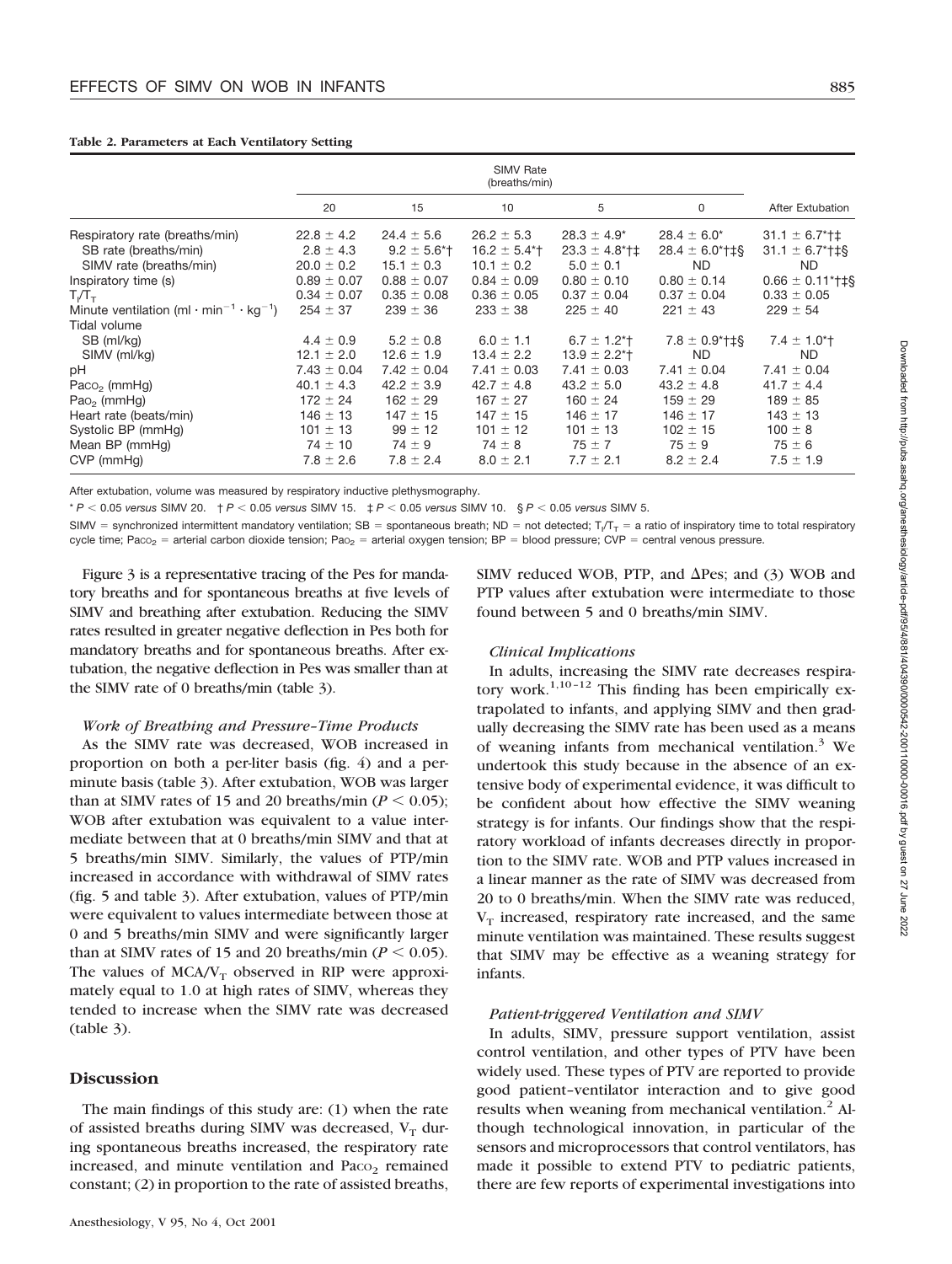

**Fig. 3. Representative tracings of esophageal pressure. (***Left***) Mandatory breath. (***Right***) Spontaneous breath. (***Top to bottom***) Synchronized intermittent mandatory ventilation (IMV) rates of 20, 15, 10, 5, and 0 breaths/min, and after extubation.**

the application of PTV to small children. Greenough *et al.*<sup>20</sup> evaluated the triggering function of PTV machines in neonates, while Bernstein and Cleary<sup>4-6</sup> evaluated patient–ventilator synchrony during PTV. Jarreau *et al.*<sup>7</sup> demonstrated that PTV with peak inspiratory pressures of 10 and 15 cm H<sub>2</sub>O reduces WOB in infants more than

conventional intermittent mandatory ventilation does. Dimitriou *et al.*<sup>8</sup> suggested that assist control ventilation provides faster weaning compared with SIMV, although they did not evaluate WOB. SIMV has proved superior to conventional intermittent mandatory ventilation because of its delivery of a larger and more consistent tidal volume, $<sup>4</sup>$  improved oxygenation in neonates with respi-</sup> ratory distress syndrome,<sup>5</sup> and reduction of mean airway pressure at similar oxygenation index values.<sup>6</sup> In these studies, the focus has been on neonate–ventilator synchrony and on gas exchange. For infants, we could find only limited information regarding (1) how infants change respiratory pattern when increasing respiratory load during SIMV, (2) whether infants' WOB is reduced in proportion to the SIMV rate, and (3) the SIMV rates at which infants should undergo extubation. To our knowledge, the current study is the first to evaluate respiratory workloads in infants from near-full SIMV support to postextubation spontaneous breathing.

We found that respiratory workload was reduced in proportion to the level of SIMV, which is not the case in adults. $10,11$  In these post-cardiac surgery infants, we detected small amounts of respiratory work at a high level of SIMV, whereas in ventilator-dependent adults, WOB was found to be high at all levels of SIMV.<sup>10,11</sup> Leung *et al.*<sup>12</sup> recently found that increasing levels of SIMV and pressure support ventilation cause progressive and proportional decreases in the PTP/min values of adults. Our protocol involved infants who had undergone cardiac surgery. When the lungs of such patients are inflated with relatively high peak inspiratory pressure (19 cm  $H_2O$ ) during SIMV, the Hering-Breuer reflex may suppress their inspiratory efforts more efficiently than it does in adults. In fact, we found that inspiratory effort was less at high SIMV rates and that this resulted in greater triggering delay and longer inspiratory time (table 2). Second, the infants in our study showed near-normal lung mechanics<sup>21</sup> (respiratory system compliance of healthy infants at



**Fig. 4. Work of breathing per liter (WOB/l) at synchronized intermittent mandatory ventilation (SIMV) rates of 20, 15, 10, 5, and 0 breaths/min, and after extubation. (***Left***) Mean WOB/l for all breaths. (***Right***) WOB/l presented separately for spontaneous (SB) and assisted breaths (SIMV). \****P* **< 0.05** *versus* **SIMV rates of 20 breaths/min; †***P* **< 0.05** *versus* **15 breaths/min; ‡***P* **< 0.05** *versus* **10 breaths/min; §***P* **< 0.05** *versus* **5 breaths/min.**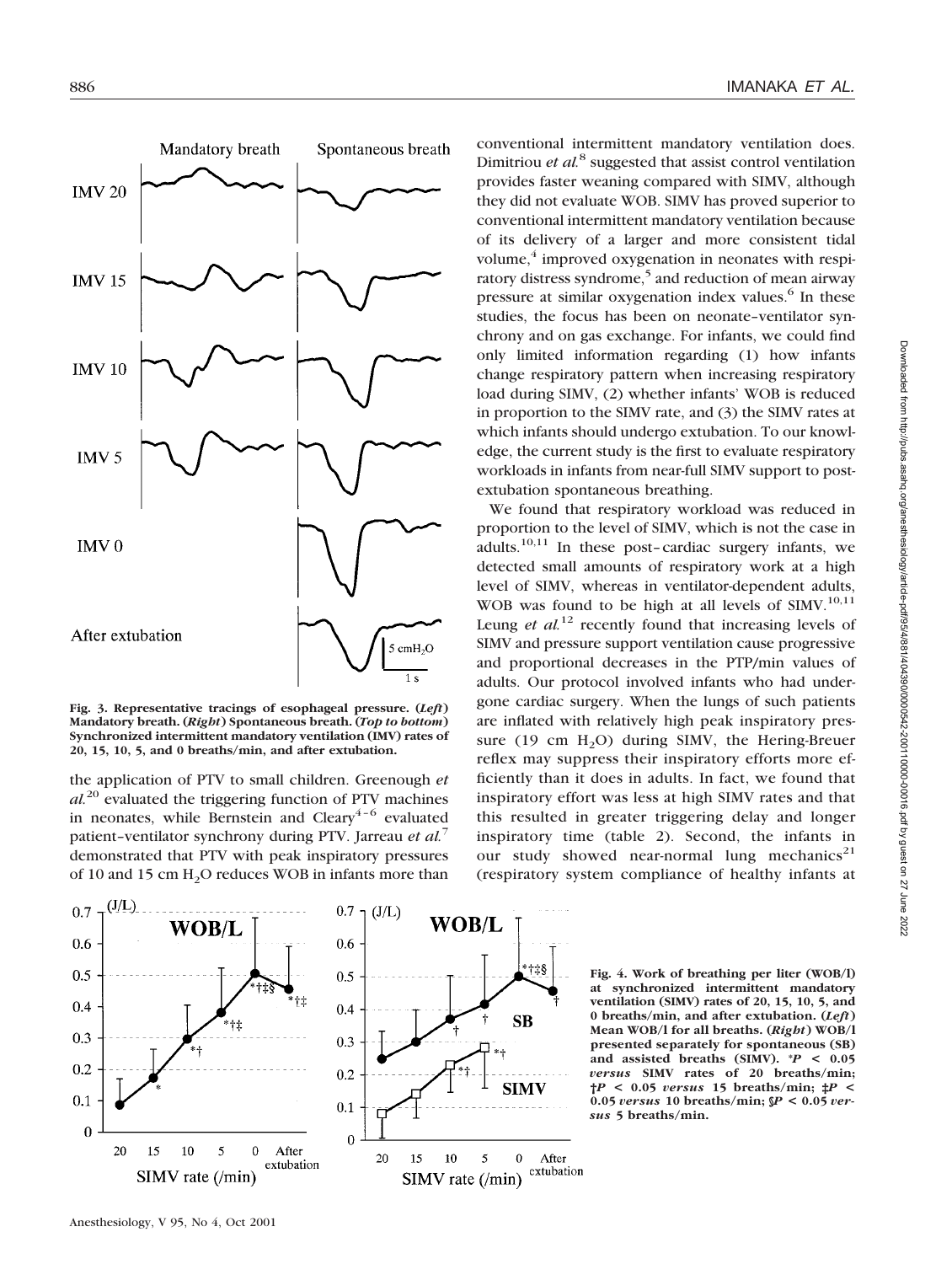



**Fig. 5. Pressure–time products per minute (PTP/min) for each patient. The values are presented after combining spontaneous** and assisted breaths. SIMV = synchronized intermittent man**datory ventilation.**

1-12 months, 1.3-2.1 ml  $\cdot$  cm  $H_2O^{-1} \cdot kg^{-1}$  and gas exchange status (table 1), whereas in previous reports on adults,  $10,11$  the patients were dependent on mechanical ventilation because of acute lung disease in the medical intensive care unit<sup>10</sup> or acute exacerbation of chronic obstructive pulmonary disease.<sup>11</sup> The normal lung mechanics and lower respiratory drives of the infants in our study may have reduced the SIMV requirement. Infants and children with primary lung diseases would respond differently to decreases in SIMV rates.

|  | Table 3. Respiratory Workloads at Each Ventilatory Setting |  |  |
|--|------------------------------------------------------------|--|--|
|--|------------------------------------------------------------|--|--|

Third, our protocol was conducted with continuous flow and flow-triggered SIMV, whereas previous reports used pressure triggering without continuous flow. During pressure-triggered SIMV, insufficient flow delivery during early inspiration may increase WOB during spontaneous breathing cycles because the demand valve circuitry is not responsive enough for efficient synchronization. $<sup>1</sup>$  In contrast, continuous flow and flow triggering</sup> may require less absolute work during spontaneous cycles and may provide more efficient support at low SIMV rates than demand valve systems.<sup>22-24</sup> Fourth, we applied a mode of pressure control ventilation, whereas previous reports on adults used volume-controlled ventilation with a fixed flow supply profile. Pressure control ventilation reduces breathing effort more effectively than volume-controlled ventilation does when used in conjunction with flow triggering.<sup>23,24</sup> The flow profile during pressure target ventilation may provide better synchrony from a low level to a high level of SIMV support.

#### *Extubation*

In the infants we studied, who had relatively normal lung mechanics and gas exchange status, WOB, PTP, and  $\Delta$ Pes values after extubation were intermediate between those at SIMV of 5 and 0 breaths/min. During continuous positive airway pressure, although values for WOB and PTP tended to be higher than at SIMV of 5 breaths/min and after extubation, the differences did not reach significance. Provided that clinical and gas exchange levels are satisfactory, low levels of SIMV may indicate the feasibility of extubation.

|                                                   | 20                | 15                | 10                             | 5                                | 0                                                      | After Extubation                 |
|---------------------------------------------------|-------------------|-------------------|--------------------------------|----------------------------------|--------------------------------------------------------|----------------------------------|
| $WOB/I$ $(J/I)$                                   | $0.09 \pm 0.08$   | $0.17 \pm 0.09^*$ | $0.30 \pm 0.11$ <sup>*</sup> T | $0.38 \pm 0.14$ <sup>*</sup> †‡  | $0.50 \pm 0.18$ <sup>*</sup> †‡§                       | $0.46 \pm 0.14$ <sup>*</sup> †‡  |
| SB (J/I)                                          | $0.25 \pm 0.08$   | $0.30 \pm 0.10$   | $0.37 \pm 0.13$ †              | $0.42 \pm 0.15$                  | $0.50 \pm 0.18$ <sup>*</sup> †‡§                       | $0.46 \pm 0.14$                  |
| SIMV (J/I)                                        | $0.08 \pm 0.07$   | $0.14 \pm 0.07$   | $0.23 \pm 0.08$ <sup>*</sup> t | $0.28 \pm 0.12$ <sup>*</sup> t   | ND.                                                    | ND.                              |
| WOB/min $(J \cdot min^{-1} \cdot kq^{-1})$        | $0.023 \pm 0.022$ | $0.042 \pm 0.023$ | $0.070 \pm 0.028$ *            | $0.088 \pm 0.036$ <sup>*</sup> t | $0.112 \pm 0.041$ <sup>*</sup> t                       | $0.103 \pm 0.031$ <sup>*</sup> t |
| SB $(J \cdot min^{-1} \cdot kq^{-1})$             | $0.007 \pm 0.009$ | $0.017 \pm 0.012$ | $0.038 \pm 0.021$              | $0.068 \pm 0.030$ <sup>*</sup> t | $0.112 \pm 0.041$ <sup>*</sup> $\uparrow \downarrow$ § | $0.103 \pm 0.030$ *†‡            |
| SIMV $(J \cdot min^{-1} \cdot kg^{-1})$           | $0.020 \pm 0.016$ | $0.027 \pm 0.013$ | $0.031 \pm 0.011$              | $0.020 \pm 0.008$                | ND.                                                    | ND.                              |
| PTP/min (cm $H_2O \cdot s \cdot min^{-1}$ )       | $14.1 \pm 19.2$   | $32.2 \pm 20.1*$  | $55.8 \pm 21.1$ *†             | $74.3 \pm 25.5$ *†‡              | $93.8 \pm 27.4$ <sup>*</sup> $\uparrow$ $\downarrow$ § | $81.8 \pm 25.2$ *†‡              |
| PTPb (cm $H_2O \cdot s$ )                         |                   |                   |                                |                                  |                                                        |                                  |
| SB (cm $H_2O \cdot s \cdot \text{breakhs}^{-1}$ ) | $1.6 \pm 0.5$     | $2.0 \pm 0.7$     | $2.6 \pm 0.9$                  | $2.8 \pm 1.0$                    | $3.4 \pm 1.2$ *†‡                                      | $2.7 \pm 1.1$                    |
| SIMV (cm                                          | $0.4 \pm 0.5$     | $0.9 \pm 0.5$     | $1.5 \pm 0.6$ <sup>*</sup> t   | $1.9 \pm 0.9$ <sup>*</sup> t     | ND.                                                    | ND.                              |
| $H2O \cdot s \cdot breaths^{-1}$ )                |                   |                   |                                |                                  |                                                        |                                  |
| $\Delta$ Pes (cm H <sub>2</sub> O)                | $0.9 \pm 1.1$     | $2.0 \pm 1.2^*$   | $3.5 \pm 1.5$ <sup>*</sup>     | $4.6 \pm 1.9$ * † ‡              | $6.0 \pm 2.4$ <sup>*</sup> †‡§                         | $5.1 \pm 2.1$ *†                 |
| SB (cm $H2O$ )                                    | $3.1 \pm 1.3$     | $3.8 \pm 1.5$     | $4.7 \pm 1.8$                  | $5.1 \pm 1.9$ †                  | $6.0 \pm 2.4$ † ‡                                      | $5.1 \pm 2.1$                    |
| $SIMV$ (cm $H2O$ )                                | $0.6 \pm 0.8$     | $1.1 \pm 0.8$     | $1.8 \pm 1.1$ <sup>*</sup>     | $2.5 \pm 1.8$ <sup>*</sup>       | ND.                                                    | ND.                              |
| MCAV <sub>τ</sub>                                 | $1.05 \pm 0.05$   | $1.08 \pm 0.06$   | $1.08 \pm 0.05$                | $1.11 \pm 0.09$                  | $1.13 \pm 0.12$                                        | $1.13 \pm 0.15$                  |

After extubation, volume was measured by respiratory inductive plethysmography.

\* *P* 0.05 *versus* SIMV 20. † *P* 0.05 *versus* SIMV 15. ‡ *P* 0.05 *versus* SIMV 10. § *P* 0.05 *versus* SIMV 5. - *P* 0.05 *versus* SIMV 0.  $SIMV = synchronized internet$  intermittent mandatory ventilation;  $WOB = work$  of breathing;  $SB = spontaneous$  breath;  $ND = not$  detected; PTP = pressure-time product; PTPb = pressure–time product per breath;  $\Delta$ Pes = negative deflection of esophageal pressure; MCA/ $V_T$  = maximum compartment amplitude/tidal volume.